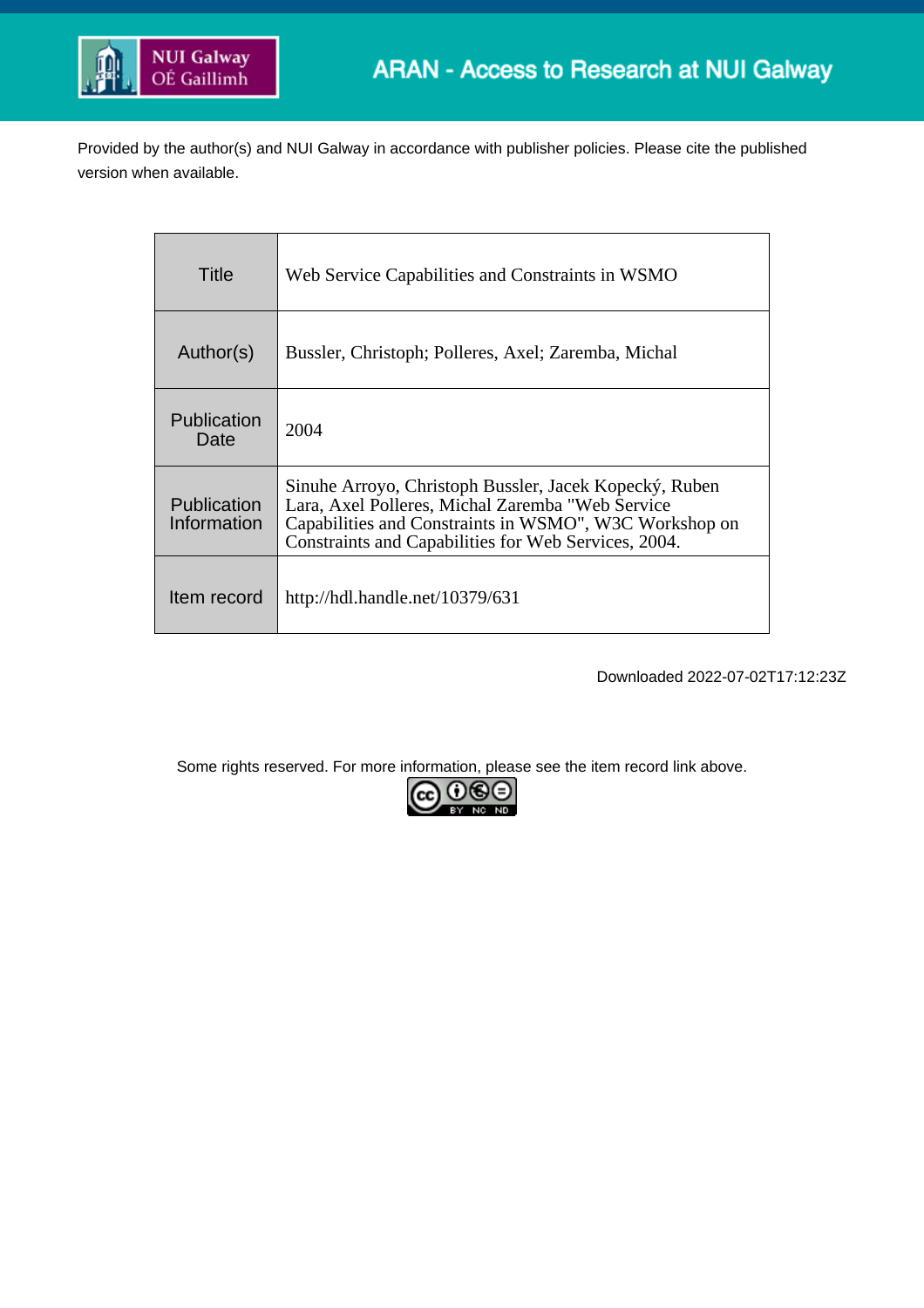# Web Service Capabilities and Constraints in WSMO <sup>∗</sup>

Sinuhé Arroyo Christoph Bussler Jacek Kopecký Rubén Lara Axel Polleres Michał Zaremba

<firstname.lastname>@deri.org Digital Enterprise Research Institute (DERI) Galway, Ireland and Innsbruck, Austria

August 31, 2004

#### Abstract

This paper summarizes the necessities on the semantic modeling of Web Service constraints and capabilities from the viewpoint of the Web Service Modeling Ontology (WSMO) working group. We will give a short motivating use case from the travelling domain which we shall use to classify possible capabilities and constraints to be described on the service and requester side.

### 1 Introduction

Web Services enable communication between distributed systems and integration of applications over the network by supporting program-to-program interactions. Existing Web Services cornerstone technologies such as UDDI [1], WSDL [2] and SOAP [5] provide the basic functionality for discovering (UDDI), describing interfaces (WSDL) and exchanging messages (SOAP) in heterogeneous, autonomous and distributed systems.

In B2C and B2B interactions, additionally to requirements of providing richer description of Web Services functionality, we recognise that Web Services and their clients have constraints and capabilities, which must be addressed to successfully carry business transactions. The motivation of our work is to promote the abstraction of capabilities and constraints from the existing efforts in Web Services community, which still remain focused on syntactical aspects of Web Services execution.

Web Services standards do not provide any mechanism to specify how to include additional information describing capabilities and constraints, which matters in some more sophisticated use cases beyond simple request/response interactions. In this paper we present the viewpoint of the Web Services Modeling Ontology (WSMO) working group on constraints and capabilities.

Inspired by a simple use case for WSMO from [7], which we will introduce in Section 2, we discuss selected aspects which are adequate to address issues of defining capabilities and constraints on both client and service sides. Based on this use case, Section 3 presents a classification of capabilities and constraints from the viewpoints of

<sup>∗</sup>This work is supported by the SFI (Science Fundation Ireland) under the DERI-Lion project and by the European Commission under the projects DIP, Knowledge Web, SEKT, SWWS, and Esperonto, and by the Vienna city government under the CoOperate programme. The authors thank all members of the WSMO working group (cf. http://www.wsmo.org/) for fruitful discussions on this document.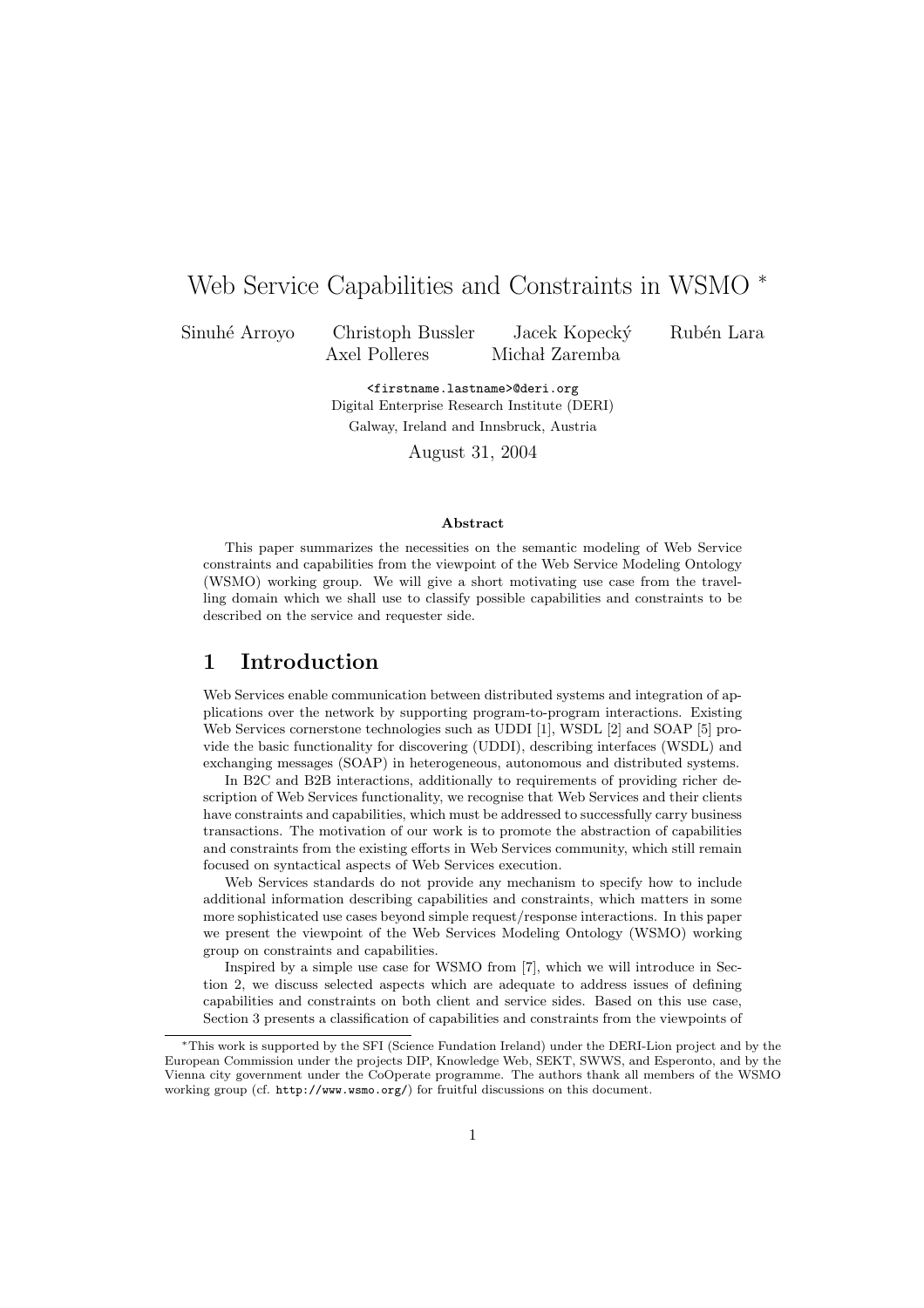Web Service providers and requesters. We introduce WSMO in Section 4 and present its main conceptual elements. In the same section we briefly identify how the constraints identified in Section 3 can be realized in and influence future extensions of WSMO. We close the paper with some open points for future work not restricted to WSMO in Section 5

### 2 Use case

The use case, taken from WSMO Use Case Modeling and Testing Working Draft [7], presents a scenario for booking international train tickets on-line. The goal is to search and buy a train ticket for traveling from Innsbruck (Austria) to Frankfurt (Germany).

In a nutshell we would like to get a two-way ticket, traveling to Frankfurt on November 15, 2004 and coming back to Innsbruck on December 1, 2004. We would like to depart from Innsbruck in the afternoon and arrive back before 1:00 am. Also, for both of the itineraries we do not want to change trains more than one time. Preferably, we would like to travel in first class in both ways, and, in case there are no trains available to arrive in Innsbruck before 1:00 am the next day, we would make use of the facilities of a sleeping train, thus traveling during the night. Regarding the payment information, the service has to accept MasterCard and we will only disclose our credit card details to services having a MasterCard certificate. Finally, we'd like any information disclosed to the service to be confidential and the data exchanged to be encrypted. The services themselves require payment using a credit card, can guarantee confidentiality, and require encryption from the consumer side.

## 3 Classification of Constraints

In the context of semantic description and discovery of Web Services, we identify capabilities and constraints on both the provider side and the consumer side. To find a service that can satisfy the needs of a client, the process of automatic discovery matches the capabilities of the service against the goal and the constraints of the client and then checks that the client has the capabilities to satisfy all the constraints of the service. In the following we give a (not necessarily complete) classification of the most common such capabilities and constraints.

### 3.1 Capabilities, Constraints, and Preferences

The distinction between a capability and a constraint is not always clear and unambiguous. For example the fact that a service operates only in business hours could be viewed both as a capability and as a constraint. Our definitions of the terms are as follows:

Capability expresses a provision by either the provider or the requester. On the provider side it expresses what the service can offer e.g. selling train tickets for Austria. Another example of provider-side capability is the support for different encryption algorithms and confidentiality of the data provided by the consumer. We also identify capabilities on the consumer side, which express what the client can offer but does not really insist on, for example a client can provide his credit card details for billing, but if a service offering free tickets is found, the credit card number will not need to be exchanged; or a client supports a number of different encryption algorithms and will likely only use one of them when communicating with the selected service.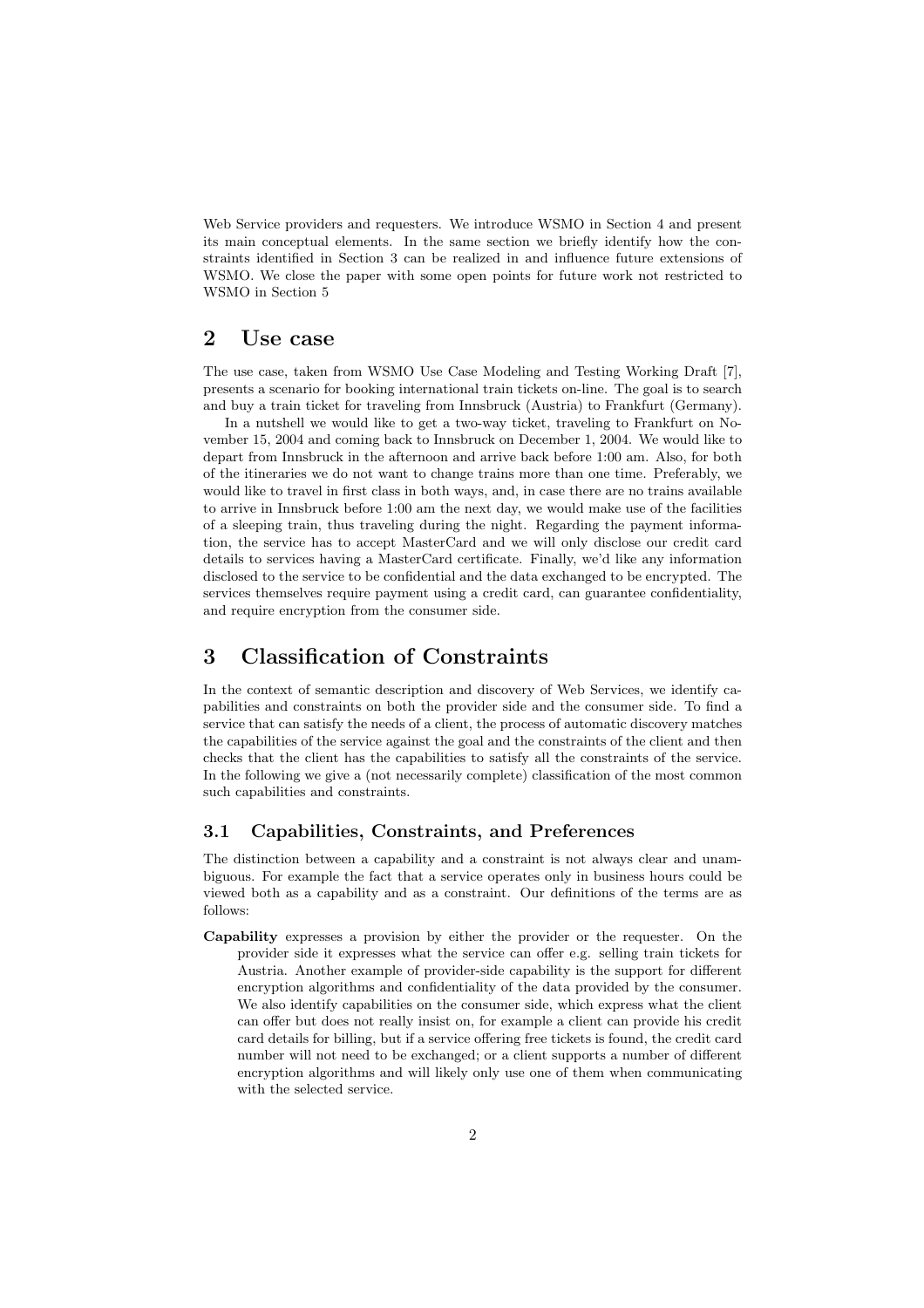- Constraint (also known as hard constraint) expresses a certain requirement on the partner in a collaboration. On the provider side it is what a service requires to be able to fulfill its capability, e.g. a valid credit card number for billing or a given security protocol to be used. On the consumer side a constraint is a requirement on what the service must be able to provide in order to suit the client needs, for instance providing a train ticket from Innsbruck to Frankfurt on November 15th, 2004, perform encryption, guarantee confidentiality or accept MasterCard. The satisfaction of constraints might not be directly achievable but include a process of negotiation exchanging constraints and capabilities in turn, for instance concerning the disclosure of information. For example, a consumer will only disclose his credit card details to services providing a MasterCard certificate.
- Preference (also known as *soft constraint*) describes a preferred condition affecting the operation. Preferences are usually modeled on the consumer side, where they are used for selecting from among multiple discovered services the one that will best suit the client needs. For example, we might prefer a train service that offers a connection arriving before 1:00 am in first class. While these conditions can be viewed as a "soft" variant of constraints, preferences can also model optimization criteria, for instance keeping the number of train minimal. In case of several independent preferences, measures for prioritizing different preferences might be useful. Preferences are also useful on provider side, for instance for indicating to the client that the use of a secure a connection is preferred although not required.

#### 3.2 Functional vs. Non-functional

Another common distinction for capabilities, constraints, and preferences is the division between functional and non-functional properties of services and requests. A functional capability on the provider side describes the purpose of the service (what the service does), and a functional constraint is a requirement mandated by that purpose. On the consumer side, a functional constraint describes the goal of the client (what the client wants). Conversely, non-functional capabilities or constraints are incidental details specific to the implementation or running environment, irrelevant to the actual purpose of the service or goal of the client but necessary for successful and interoperable communication (i.e., how the service can achieve a goal).

In our use case, the services have the functional capability to sell train tickets and the non-functional constraint that the client has to perform encryption; the client has the functional constraint –  $qoal$  – to buy a ticket from Innsbruck to Frankfurt and back for the specific days, non-functional constraint that communication has to be encrypted and the data disclosed be kept confidential, and finally the non-functional capability of providing valid credit card information.

In modelling a concrete scenario, it is often not clear whether a given capability or constraint is functional or non-functional, and in fact it depends on the architect's view of the purpose of the service or the goal of the client. For instance, authentication could be a non-functional constraint of an on-line ticket service, but it would be a functional constraint (maybe, in fact, a functional capability) of a security door-guard system providing certain kinds of authentications.

During automatic discovery, it may be useful to drop the distinction between functional and non-functional because a client requiring something as a functional constraint (its goal) might miss a service that can provide that but views it as a non-functional capability.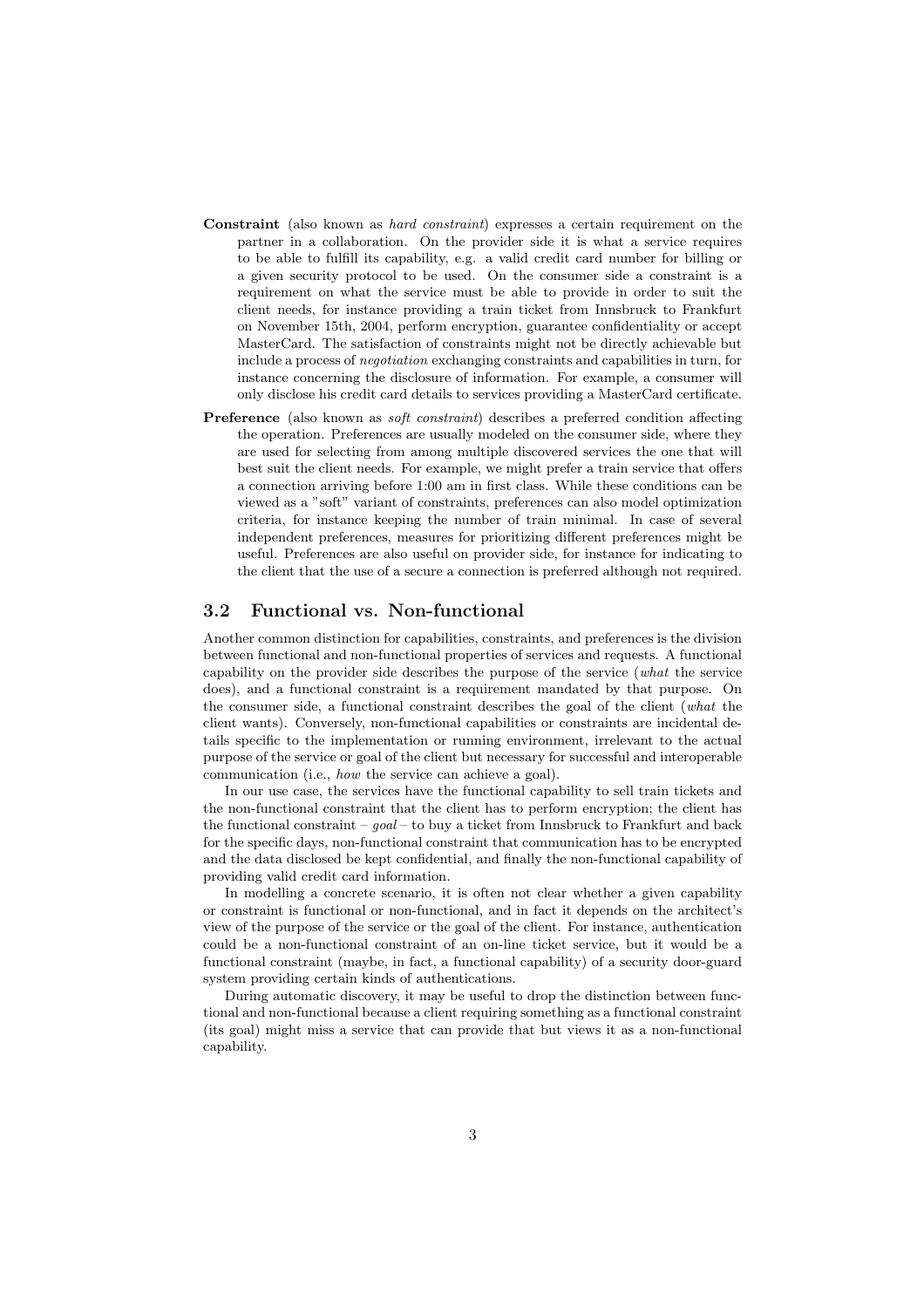### 4 Realization in WSMO

The Web Service Modeling Ontology (WSMO) [4] is a formal ontology for describing the various aspects related to Semantic Web Services, representing the backbone for the development of Web Service Modeling Language (WSML) and Web Service Modeling Execution Environment (WSMX). The objective of WSMO and its surrounding efforts is to define a coherent technology for Semantic Web Services.

WSMO defines the modeling elements for describing several aspects of Semantic Web Services. The conceptual grounding of WSMO is based on the Web Service Modeling Framework (WSMF) [3], adhering to the principles of loose coupling and strong mediation services. The four main components of WSMO are:

- Ontologies provide the terminology and formal semantics to the information used by all other components.
- Goals specify objectives that a client may have when consulting a Web Service. They provide the means to express high level description of a concrete task.
- Web Services represent the functional part which must be semantically described in order to allow their semi-automated use. In the WSMO specification the properties of Web Services are described by means of a (functional) capability and other, non-functional, properties.
- Mediators are used as connectors in order to provide interoperability among the other components.

WSMO goals are described in terms of the desired information and world state that must result from the execution of a given service. They are used to model the functional constraints of the requester. Web Service capabilities, which are part of the description of Web Services, capture the functionality of a given service. Such functional capabilities are modelled in terms of the preconditions and assumptions for the correct execution of the service and the postconditions and effects resulting from it.

Non-functional properties are also modelled on both sides. However, non-functional capabilities and constraints are not explicitly differentiated. Such a differentiation is expected to be part of future extensions of WSMO.

When analyzing WSMO with respect to our previous classification we see that, currently, WSMO does not explicitly model capabilities on the requester side, since goals only model requester side functional constraints. The modelling of requester capabilities will be considered in future versions of WSMO. Moreover, we expect to add support for preferences on both sides. While currently only functional constraints are considered, also the modelling of information disclosure constraints might be added to WSMO in future versions. Some ideas on how to support such constraints have been discussed in [6].

## 5 Open Discussion Points

Firstly, an interesting point is the handling of temporal and geographical (location) limits, like the above-mentioned service operating only during business hours, or a service provided only in Europe. The modeling of these limits is not yet settled, nor is the view on whether these limits should form a part of the capability of a service or whether they should be constraints of the service. Similar questions arise on the consumer side.